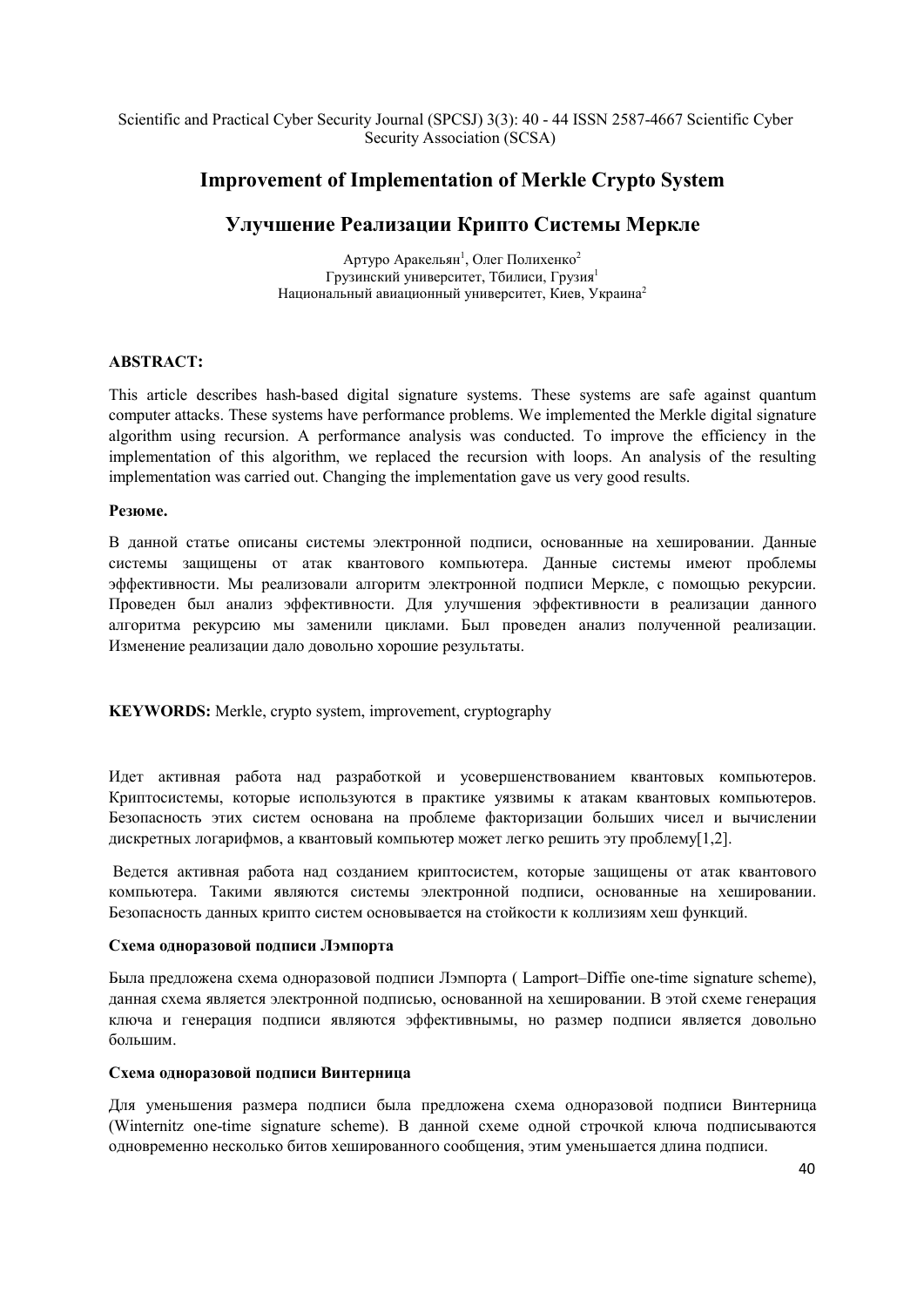Схемы одноразовой подписи неудобны в использовании, потому что для подписи каждого сообщения нужно использовать уникальную пару ключей.

# Крипто система Меркле

Была предложена крипто система Меркле для решения проблемы одноразовой пары ключей. В Merkle используется бинарное дерево, для замещения большого количества ключей верификации одним открытым ключом, корнем бинарного дерева. Данная криптосистема использует схему одноразовой подписи Лэмпорта или Винтерница и криптографическую хеш функцию

Нами был реализован алгоритм данной системы, в данном алгоритме использована рекурсия.

Рекурсия:

- 1. Importing necessary libs
- 2. Define class
- 3. Defining "alt hashes(hashes) "method
- 4. Set list "arr"
- 5. If hashes  $==$  "", raise Exception
- 6. Foreach loop
	- 6.1. sorting hashes and appending into arr
- 7. Length of block  $=$  length of arr
- 8. While loop, if length is odd, copy last element in list
	- 8.1. append it into arr list
- 9. Set list "another arr"
- 10. Foreach loop
	- For loop with range from 0 to length of " arr " and iteration by 2  $10.1.$ 
		- Define variable with " $sha512()$ " value  $1011$
		- Hash elements that are in " arr " list  $10.1.2.$
		- $10.1.3.$ Apennd them into new "another arr " list
		- $1014$ Return this list in hex
- 11. Set list " hash arr "
- 12. Foreach loop
	- 12.1. Generate Hex and put it into "hash arr " list
- 13. Create message put it in "st " variable
- 14. Convert " st " value in binary
- 15. First secret key = hash arr $[0]$
- 16. Second secret key = hash  $\arctan 11$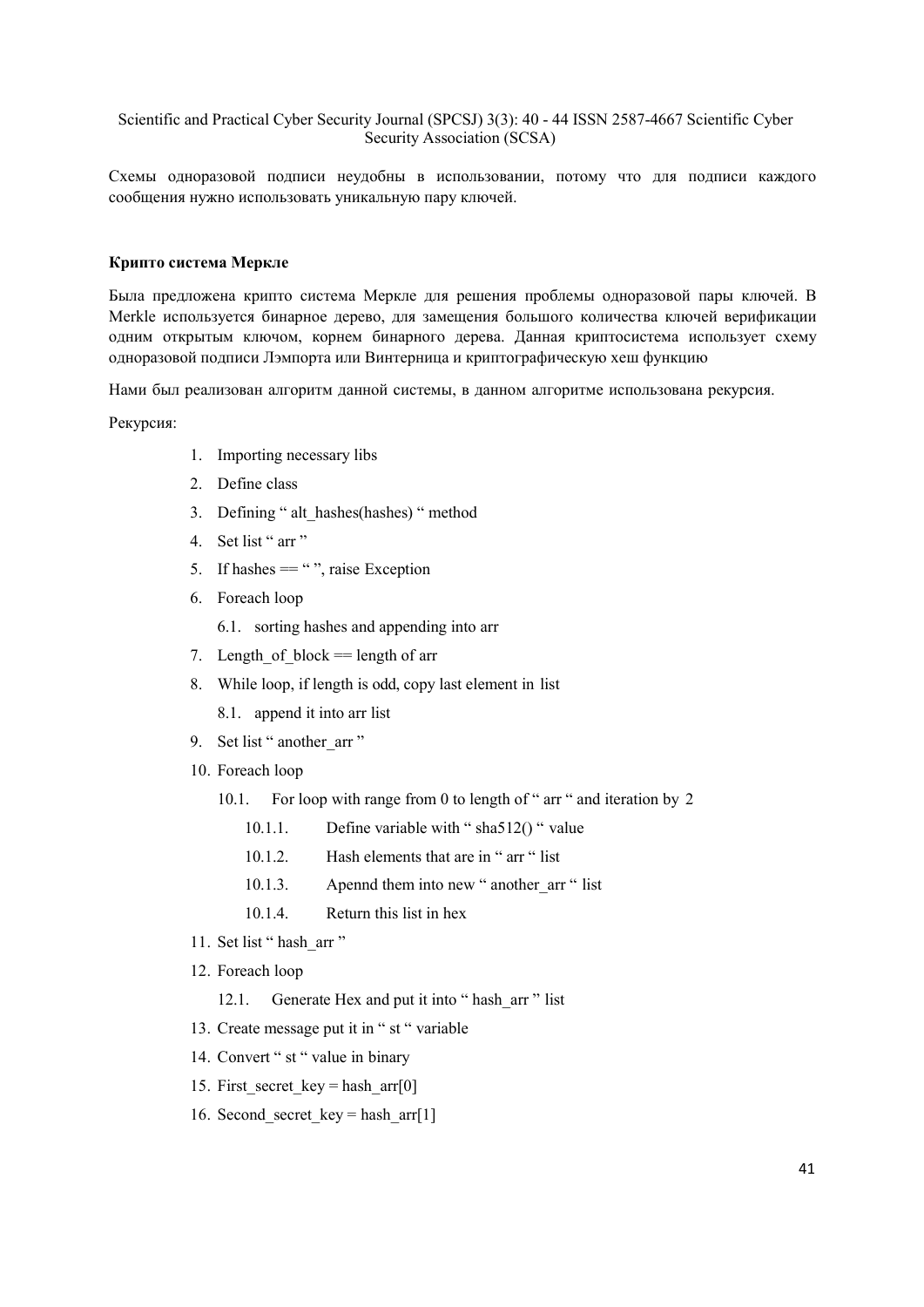- 17. Generate " one-time signature "
	- 17.1. If  $st == 0$ 
		- 17.1.1. Choose " First secret key " bit
	- 17.2. Else
		- 17.2.1. Choose "Second secret key " bit
- 18. First pub  $key = hash(hash arr[0])$
- 19. Second pub key = hash (hash  $arr[1]$ )
- 20. Encryption

20.1. Concatenate " one-time signature " with message's hash

- 21. Verification of " one-time signature "
	- 21.1. If bit of " one-time signature "  $= 0$ 
		- 21.1.1. Compare with "First secret key " bit
	- 21.2. Else
		- 21.2.1. Compare with "Second secret key " bit
- 22. Verification of " signature "
	- 22.1. Concatenate siblings with each other
	- 22.2. If this equals to public key
		- 22.2.1. Sign is correct
	- 22.3. Else
		- 22.3.1. Sign is not correct

В данном примере показана реализация алгоритма "Меркле" с помощью рекурсии. Время подсчета "public key" для 8 элементов составляет 0.0159 секунд, время шифрования - 0.01684, время подтверждения - 0.0288883 .

Мы изменили рекурсию на циклы для улучшения эффективности.

Реализация с помощью циклов:

- 1. Importing necessary libs
- 2. Define class
- 3. Defining " loop\_hashes(hashes) " method
- 4. Set list " arr "
- 5. If hashes  $=$  "", raise Exception
- 6. Foreach loop
	- 6.1. sorting hashes and appending into arr
- 7. Length of block  $=$  length of arr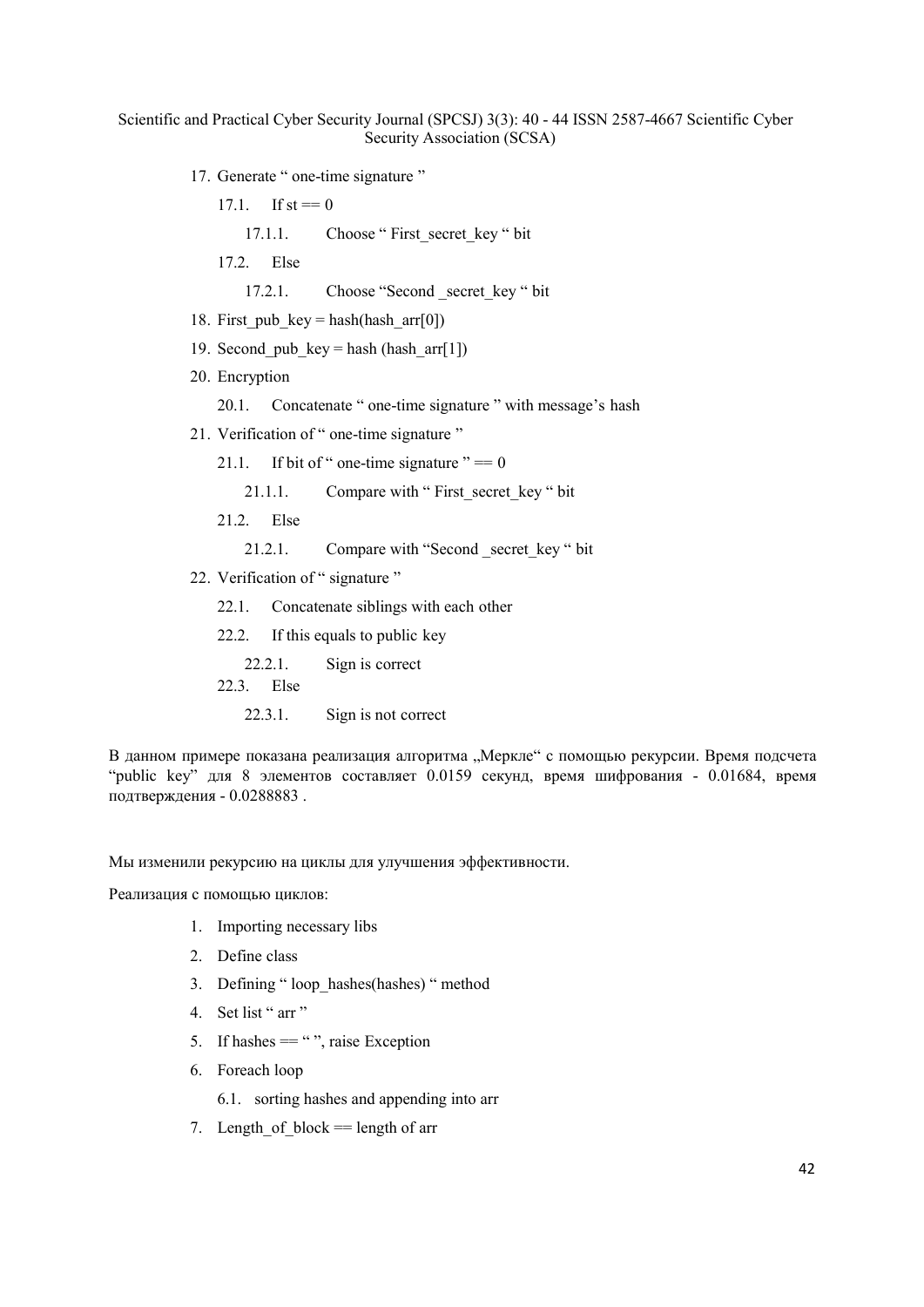- 8. While loop, if length is odd, copy last element in list
	- 8.1. append it into arr list
- 9. Set list " another arr "
- 10. Set  $i = 0$
- 11. While loop, Length of block  $> 1$ 
	- 11.1. Set to hash f sha512()
	- 11.2. Concatenate arr[i] and  $\arctan[i+1]$
	- 11.3. append it into "another arr" list
	- 11.4. append arr[i+1] to "auth list" list
	- 11.5.  $i = i + 2$
	- 11.6. if i equal to "Length of block"
		- 11.6.1. set to "Length of block" "Length of block / 2"
		- $11.6.2.$   $i = 0$
		- 11.6.3. set "another arr" to "arr"
		- 11.6.4. empty "another arr"
	- 11.7. return "arr"
- 12. Set list " hash arr "
- 13. Foreach loop
	- 13.1. Generate Hex and put it into " hash arr " list
- 14. Create message put it in " st " variable
- 15. Convert " st " value in binary
- 16. First secret key = hash  $\arctan[0]$
- 17. Second secret  $key = hash arr[1]$
- 18. Generate " one-time signature "
	- 18.1. If  $st == 0$ 
		- 18.1.1. Choose " First secret key " bit

18.2. Else

18.2.1. Choose "Second secret key " bit

- 19. First pub  $key = hash(hash arr[0])$
- 20. Second pub key = hash (hash  $\arctan[1]$ )
- 21. Encryption

21.1. Concatenate " one-time signature " with message's hash

22. Verification of " one-time signature "

22.1. If bit of " one-time signature "  $= 0$